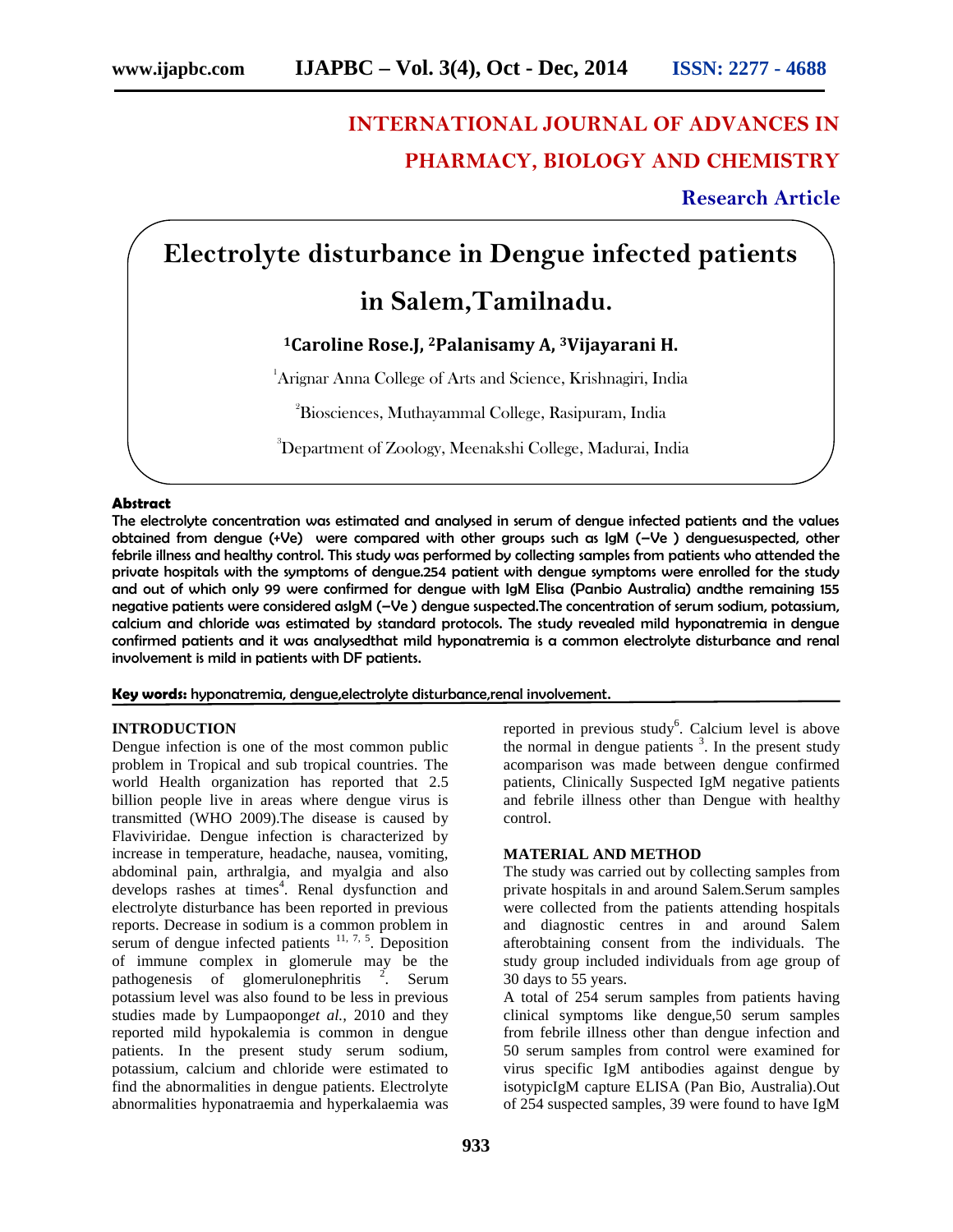antibodies against Dengue Virus and 61 % were IgM negative.

Serum samples were used for further estimation sodium, potassium, calcium and chloride.

Sodium and potassium was estimated by Flame photometry<sup>10</sup>, chloridewas estimated by titrimetry method  $10$  and calcium by titration method  $1$ .

P – Value (ANOVA) was calculated by making use by usingGraph Pad Software, Inc, California

#### **RESULT**

A total number of 99 cases were confirmed to havedengue during the study period. The mean age of the study group was 20.37 in which 40.4% were adult and 59.6 % were children. 48.5 % of the patients were males 51.5 % were females.Comparison of parameters obtained from dengue positive, dengue negative, other febrile illness and healthy control is given in Table 1. Comparisonwas also done among the study groups and the result is given in Table 2. Similarly comparison of the parameters within all the age groups (Table 3) were done in all the study groups and analysis showed that there is no significant difference in the level of the parameters within different age group which gave a clear idea that the alteration in the level of the electrolyte and the mineral in viral infection and other febrile illness is not influenced by age. The analysis of values obtained was done among children and adult and also among male and female or gender (Table 4). Percentage of children and adults with altered mineral level in dengue confirmed patients is given in Table 5.

#### **DISCUSSION**

Hyponatremia (serum sodium level <130meq/L) is commonly found in dengue patients  $11,9$ . It may cause convulsions, especially in infants <sup>8</sup> .Hence, in the present study the mean sodium level of the study population was measured. The mean sodium level of dengue confirmed patients in the present study was found to be 129.38meq/l. Similarly, Mekmullica*et al.,* (2005) found 132.

7 meq/l of sodium in dengue patients in Thailand. Lumpaopong*et al.,* (2010) also found that the serum sodium level in dengue patients in Thailand was 133meq/L.

There was a significant decrease in the mean value of sodium in dengue confirmed patients when compared either to the control group or to the patients with OFI. Similarly, Mekmullica*et al.,* (2005)also observed that the mean serum sodium levels were significantly lower among the dengue patients when compared to the non dengue patients.

The prevalence of dengue patients with hyponatremia was 58 % in the present study. This value was much higher than the value (18.4 %) obtained by previous researcher  $\frac{7}{1}$  but almost similar results was obtained by other researcher<sup>5</sup>who found that it was 61 %. In the present study, the prevalence of hyponatremia was 5 times higher in dengue patients than in OFI patients (58 % Vs 12 %) Similarly, previous study  $7$  reported that it was 9.7 times more common in dengue patients than in non dengue patients.

The reason for hyponatermia in classic dengue fever patients was uncertain. However, it might be the consequence of salt depletion, excess water from increased metabolism, decreased renal excretion, transient inappropriate antidiuretic hormone or the influx of sodium into the cells as a result of dysfunction of sodium potassium pump.

In general, dengue infection leads to mild hypokalemia due to poor intake and an increase in renal excretion due to activation of rennin -angitension and aldosterone system secondary to volume depletion. Mild hypokalemia (serum potassium less than 3.5meq/L) in DF patient was reported by previous researcher<sup>5</sup>. However, in the present study hypokalemia was not observed. Mean value of potassium in dengue confirmed patients were 5.4 meq/L. The reason for the significant increase in potassium level in dengue patients was not known.In a previous study  $12$  it wasreported that an elevation of serum potassium level in only one patient out of 26 patients studied in Srilanka The present study confirms only the hyponatremia in dengue confirmed patients but not hypokalemia. The study also reported a significant increase in chloride level and a significant decrease in calcium level in dengue confirmed patients as compared to OFI patients or control groups.

In conclusion, mild hyponatremia is a common electrolyte disturbance and renal involvement is mild in patients with DF patients. Careful monitoring of electrolytes, acid-base status, and renal function are necessary for the early diagnosis of dengue infection.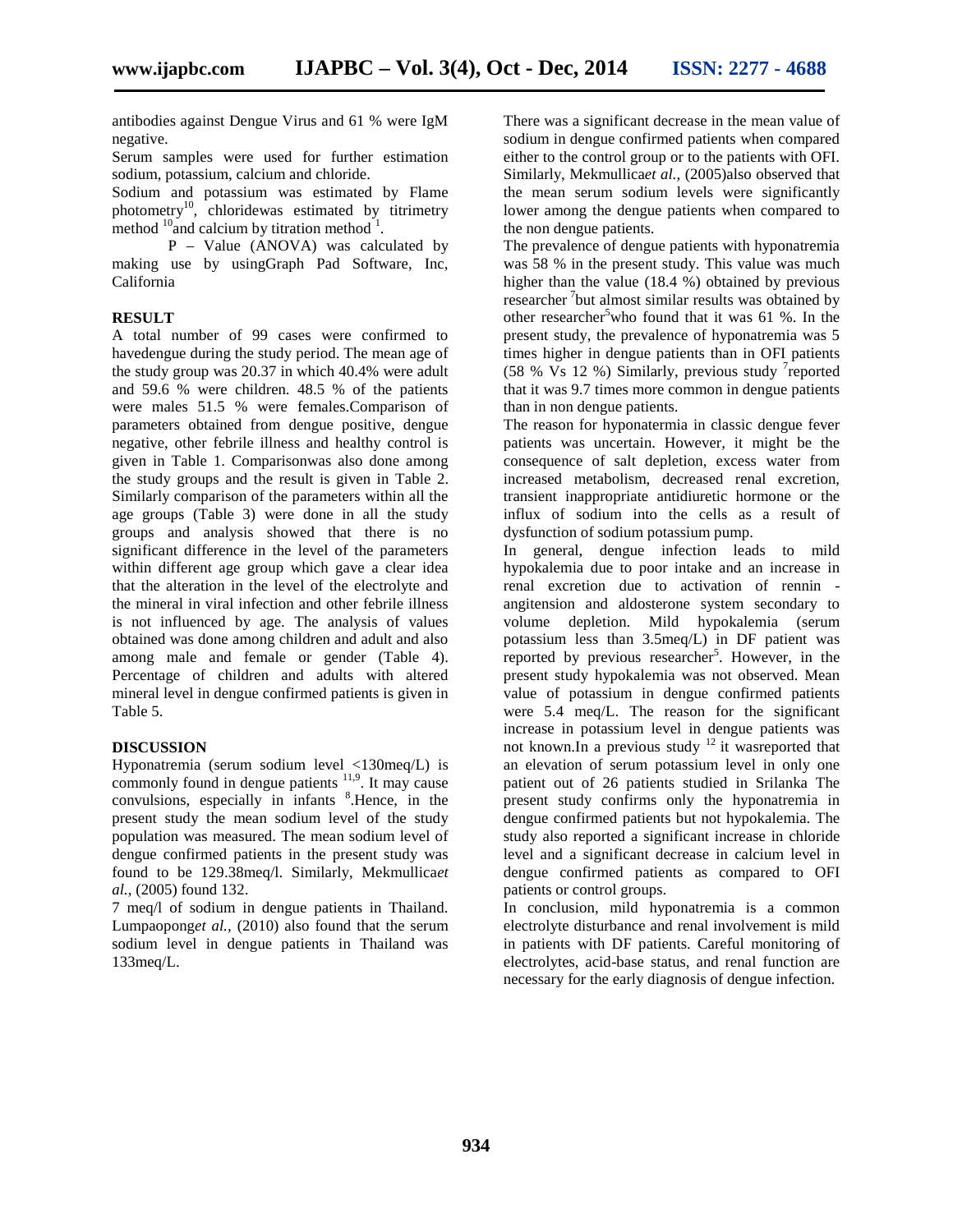$\overline{a}$ 

|                     | Comparison of values in different study group |                    |                     |                                             |                                         |                |  |  |  |
|---------------------|-----------------------------------------------|--------------------|---------------------|---------------------------------------------|-----------------------------------------|----------------|--|--|--|
| <sub>S1</sub><br>No | Parameters                                    | Control            | Confirmed<br>Dengue | <b>Clinically Suspected</b><br>IgM negative | Febrile illness<br>other than<br>Dengue | P-Value        |  |  |  |
|                     | Sodium                                        | 137±4.677          | $129.38 \pm 18.702$ | $136.36 \pm 5.22$                           | 138.9±4.022                             | $< 0.0001$ *** |  |  |  |
| $\overline{c}$      | Potassium                                     | $4.126 \pm 0.6546$ | $5.4636 \pm 1.948$  | $4.255 \pm 0.497$                           | $4.196 \pm 0.4629$                      | $< 0.0001$ *** |  |  |  |
|                     | Chloride                                      | $103.44 \pm 5.51$  | $115 + 24$          | $98.8 \pm 11$                               | $101.38 + 8$                            | $< 0.0001$ *** |  |  |  |
| 4                   | calcium                                       | $9.112 \pm 0.802$  | $7.908 \pm 1.848$   | $9.584 + 5.037$                             | 11.098±11.504                           | $0.0082**$     |  |  |  |

**Table 1 Comparison of values in different study group**

ns - Not significant, \*-Significant, \*\* -highly significant , \*\*\* -Extremely Significant

| Table 2                                                  |  |
|----------------------------------------------------------|--|
| Analysis of mean value of minerals among the study group |  |

| SI No | Parameters                              | Sodium        | Potassium     | Chloride      | Calcium       |
|-------|-----------------------------------------|---------------|---------------|---------------|---------------|
|       | Control Vs Confirmed                    | $< 0.001***$  | $< 0.001***$  | $< 0.001***$  | $> 0.05$ (ns) |
|       | Control Vs Laboratory negative dengue   | $> 0.05$ (ns) | $> 0.05$ (ns) | $> 0.05$ (ns) | $> 0.05$ (ns) |
|       | Control Vs OFI                          | $> 0.05$ (ns) | $> 0.05$ (ns) | $> 0.05$ (ns) | $> 0.05$ (ns) |
| 4     | Confirmed Vs Laboratory negative dengue | $< 0.001***$  | $< 0.001***$  | $< 0.001***$  | $> 0.05$ (ns) |
|       | Confirmed Vs OFI                        | $< 0.001***$  | $< 0.001***$  | $< 0.001***$  | $< 0.01**$    |
| 6     | Laboratory negative dengue VsOFI        | $> 0.05$ (ns) | $> 0.05$ (ns) | $> 0.05$ (ns) | $> 0.05$ (ns) |

| Table 3                                                          |  |  |  |  |  |  |  |
|------------------------------------------------------------------|--|--|--|--|--|--|--|
| Comparision of values of all age group in dengue confirmed group |  |  |  |  |  |  |  |
|                                                                  |  |  |  |  |  |  |  |

| Comparisión or values or an age group in deligue commitmed group |            |                   |                     |                    |                    |                     |                     |  |  |
|------------------------------------------------------------------|------------|-------------------|---------------------|--------------------|--------------------|---------------------|---------------------|--|--|
| S1 No                                                            | Parameters | $0-10$ vrs (Mean) | $11-20$ yrs (Mean)  | $21-30$ yrs (Mean) | $31-40$ yrs (Mean) | 41 and above (Mean) | P-Value             |  |  |
|                                                                  | Sodium     | 138.6±21.936      | $127.12 \pm 19.83$  | 137.08±24.72       | 143.78±24.12       | $133.09 \pm 22.14$  | 0.2014ns            |  |  |
|                                                                  | Potassium  | $5.512 \pm 1.693$ | $5.864 \pm 1.856$   | $5.8166 \pm 2.02$  | $4.71 \pm 2.145$   | $5.49 \pm 2.23$     | $0.4473$ ns         |  |  |
|                                                                  | Chloride   | $119 \pm 23.056$  | $109.08 \pm 23.888$ | $116 \pm 28.82$    | $112.57 \pm 22.73$ | $122.545 \pm 23.74$ | $0.5184 \text{ ns}$ |  |  |
|                                                                  | calcium    | $8.184 \pm 2.116$ | $8.004 \pm 1.728$   | $8.1125 \pm 2.220$ | $7.4928 \pm 1.25$  | $7.145 \pm 1.012$   | $0.4853$ ns         |  |  |

\*\*\* - extremely significant ,*ns*- not significant

| Table 4                                                                           |  |
|-----------------------------------------------------------------------------------|--|
| Mean level of minerals in dengue confirmed children and adults, males and females |  |

|                   | Mean Value of minerals |                    |                        |                    |                 |                        |  |  |
|-------------------|------------------------|--------------------|------------------------|--------------------|-----------------|------------------------|--|--|
| <b>Minerals</b>   | Children $(N=40)$      | Adult $(N= 59)$    | P-Value                | Male $(N=48)$      | Female $(N=51)$ | P-Value                |  |  |
| Sodium (MEq/L)    | $127.06 \pm 11.20$     | $128.50 \pm 10.6$  | $0.4964$ ( <i>ns</i> ) | $128.48 \pm 12.32$ | 129.06±9.50     | $2.447$ $(ns)$         |  |  |
| Potassium (MEq/L) | $5.91 \pm 2.00$        | $5.62 \pm 1.90$    | $0.4659$ ( <i>ns</i> ) | $5.59 \pm 1.50$    | $5.93 + 2.40$   | 0.3939(ns)             |  |  |
| Chloride (MEq/L)  | $110.73 \pm 21.09$     | $122.75 \pm 27.90$ | $0.0165*$              | $118.47 \pm 26.80$ | 112.55±22.40    | $0.2338$ $(ns)$        |  |  |
| Calcium $(mg/dl)$ | $8.07 \pm 2.086$       | $7.71 \pm 1.69$    | $0.3502$ ( <i>ns</i> ) | $7.82 \pm 1.85$    | $7.96 \pm 1.19$ | $0.7161$ ( <i>ns</i> ) |  |  |

ns - Not significant, \*-Significant